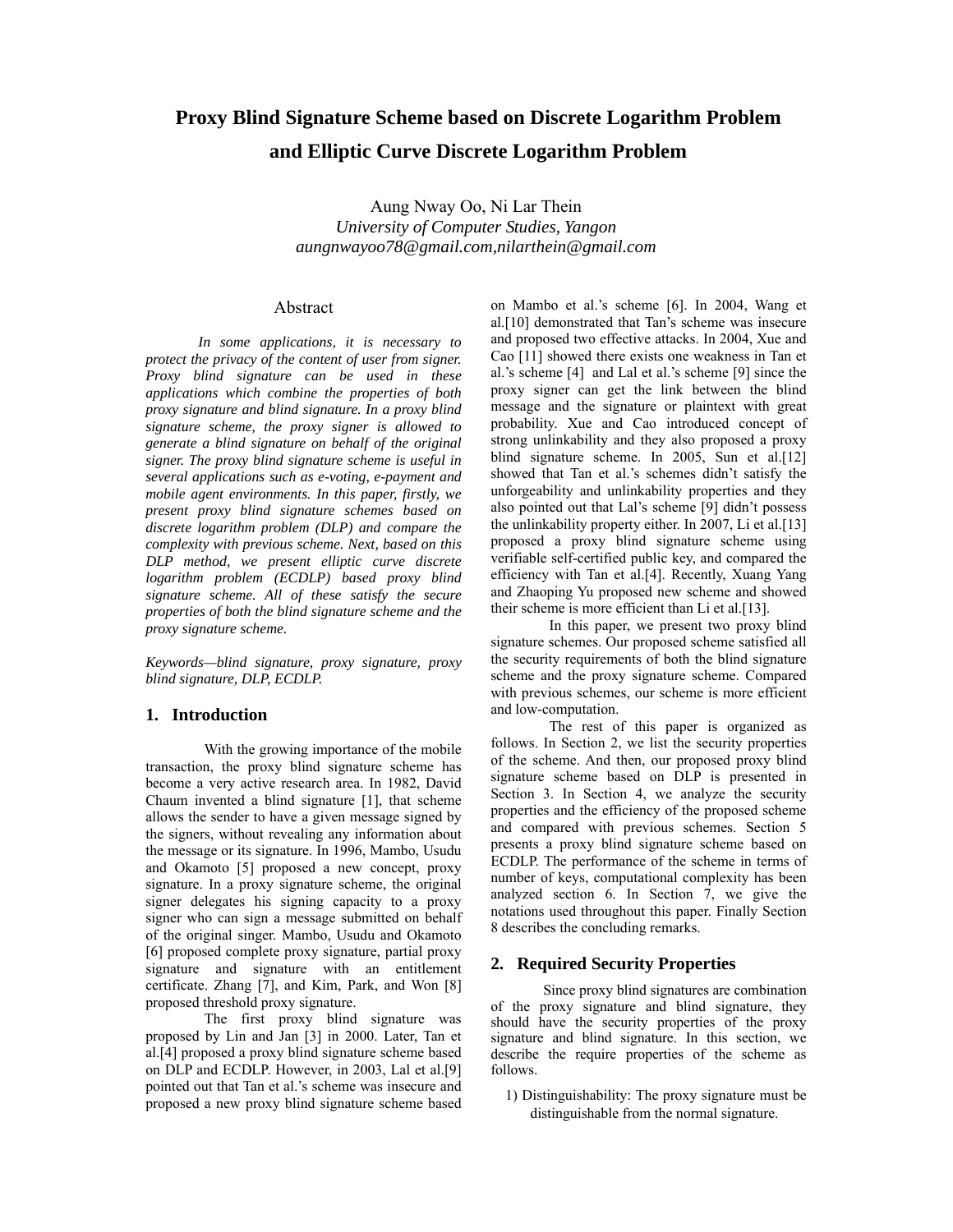- 2) Nonrepudiation: Neither the original signer nor the proxy signer can sign a message instead of other party. Both the proxy signer and original signer cannot deny their signatures against anyone.
- 3) Unforgeability: Only a designated proxy signer can create a valid proxy signature for the original signer (even the original signer cannot do it).
- 4) Identifiability: Anyone can determine the identity of the corresponding proxy signer from a proxy signature.
- 5) Verifiability: The receiver of the signature should be able to verify the proxy signature in a similar way to the verification of the original signature.
- 6) Prevention of misuse: It should be confident that proxy key pair should be used only for creating proxy signature, which conforms to delegation information. In case of any misuse of proxy key pair, the responsibility of proxy signer should be determined explicitly.
- 7) Unlinkability: When the signature is verified, the signer knows neither the message nor the signature associated with the signature scheme.

# **3. Proposed Proxy Blind Signature Scheme based on DLP**

In the proposed scheme, the original signer delegates his signing capabilities to proxy signer. The proxy signer generates the signature to the requester without knowing the content of the message. The protocol consists of following phases:

- Proxy delegation phase
- BlindSigning phase
- Verification phase

Original signer delegates his signing capability to proxy signer in the delegation phase. To obtain a signature, the requester submits an encrypted version (blinds the message) of the message to the proxy signer in the signing phase, then the proxy signer computes the blind signature of the message, and then sends the result back to the requester. In the extraction phase, the requester extracts the signature from the result received form proxy signer. Lastly, anyone can verify the legitimacy of the digital signature in the verifying phase. The different phases of the signature scheme are explained below.

### **3.1 Proxy Delegation Phase**

Original signer *O* selects random number *ko*  $\in_R Z^*$  and computes:

$$
r_o = g^{k_o} \pmod{p} \tag{1}
$$

$$
s_o = x_o + k_o \ h(\begin{array}{c|c} m_w \# r_o \end{array}) \ (mod \ q) \tag{2}
$$

*O* sends ( $r_o$ ,  $s_o$ ) along with the warrant  $m_w$ to the proxy signer. And then proxy signer checks:

$$
g^{S_o} = y_o r_o \frac{h(m_w/r_o)}{(mod\ p)} \tag{3}
$$

If it is correct, proxy signer *P* accepts it and computes proxy signature secret key  $s_{pr}$  as follow:

$$
s_{pr} = s_o + x_p \pmod{q} \tag{4}
$$

Note: responding proxy public key  $y_{pr} = y_o y_p r_o$  $h(m_w$ //r<sub>o</sub>) =  $g^{S_{pr}}$  (mod *p*).

### **3.2 Blind Signing Phase**

Proxy signer *P* selects random number  $k \in R$  $Z^*$ <sub>q</sub> and computes:

$$
r = g^k \pmod{p} \tag{5}
$$

and then sends  $(r_o, r)$  to signature asker A. To obtain the blind signature of message m, original signer A randomly choose two random numbers  $u, v \in_R Z^*$ and computes:

$$
r^* = r g^u (y_o y_p)^{v} \pmod{p} \tag{6}
$$

$$
e^* = h(r^*//m) \pmod{q}
$$
 (7)

$$
e = e^* - v \pmod{q} \tag{8}
$$

If  $r^* = 0$  then *A* has to select new tuple ( *u, v*). Otherwise *A* sends *e* to *P.* After receiving *e* proxy signer *P* computes

$$
s^* = k + e s_{pr} \pmod{q} \tag{9}
$$

and sends the sign message *s \** to *A.* After blind signing finish, signature asker A extract the signature as follows :

$$
s = g^{s^* + u} r_o^{v h(m_w // r_o)}
$$
 (10)

Finally the signature of message *m* is (*m, m<sub>w,</sub> s, e<sup>\*</sup>, r<sub>o</sub>)* 

### **3.3 Verification Phase**

*-e\**

.

The recipient of the signature can verify the proxy blind signature by checking whether

$$
e^* = (h(s)_{pr} \mod p \text{ // } m) \pmod{q} \qquad (11)
$$
  
Where  $y_{pr} = y_o y_p r_o \frac{h(m_w/r_o)}{m}$ 

If it is true, the verifier accepts it as a validproxy blind signature, otherwise rejects. The comparison of computational cost with previous DLP based schemes is described in section 6.

### **4. Proof of Security Properties**

In this section we discuss the correctness and some of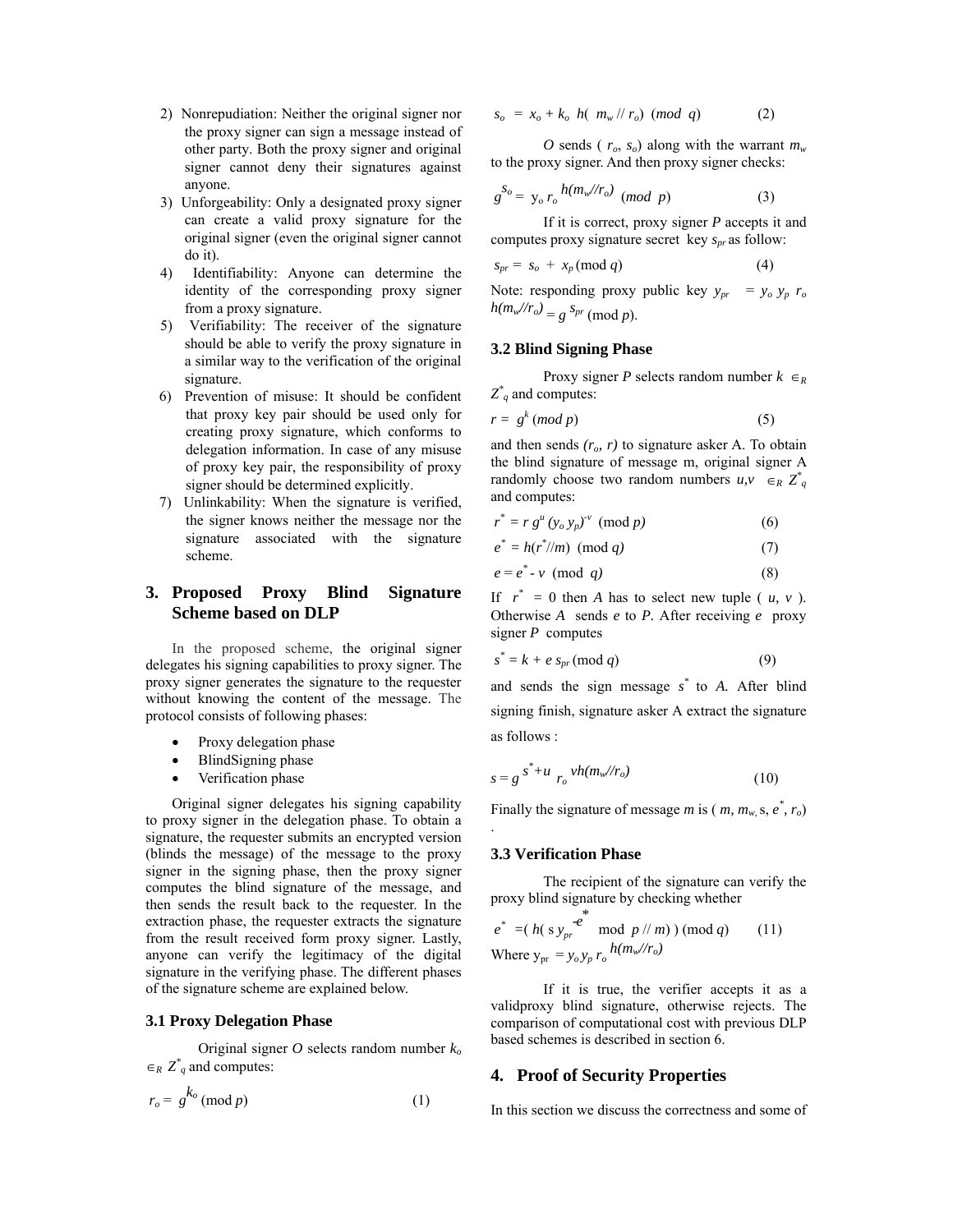the properties of our proposed DLP based proxy blind signature scheme, described in section 3.

**Proxy Distinguishability:** On the one hand, the proxy blind signature  $(m, m_w, s, e^*, r_o)$  *contains* the warrant  $m_w$ . On the other hand, anyone can verify the validity of the proxy blind signature, so he can easily distinguish the proxy blind signature from the normal signature.

**Nonrepudiation:** The original signer does not obtain the proxy signer's secret key  $x_n$  and proxy signer does not obtain original signer's secret key *xo* . Thus, neither the original signer nor the proxy signer can sign in place of the other party. At the same time, through the valid proxy blind signature, the verifier can confirm that the signature of the message has been entitled by the original signer, because the verifier must use the original signer's public key during the verification. Likewise, the proxy signer cannot repudiate the signature. The scheme offers nonrepudiation property.

**Unforgeability:** An adversary (including the original signer and the receiver) wants to impersonate the proxy signer to sign the message *m*. He can intercept the delegation information  $(m_w, s_o, r_o)$  but he cannot obtain the proxy signature secret key  $s_{pr}$ . From Equation (4), we know that only the proxy signer holds the proxy signature secret key  $x_p$ . Because of  $x_p \in R \, Z^*$ , the adversary can obtain the proper proxy signature secret key by guessing it with at most a probability1/*q* .That is, anyone else (even the original signer and the receiver) can forge the proxy blind signature successfully with a probability1/*q.* 

**Identifiability:** The proxy blind signature  $(m, m_w, s)$ ,  $e^*$ ,  $r_o$ ) contains the warrant  $m_w$ . Moreover, in the verification equation  $y_{pr} = y_o y_p r_o h(m_w/r_o)$  which includes the original signer  $O'$  s public key  $y_0$  and the proxy signer *P*′ s public key *yp* . Hence, anyone can determine the identity of the corresponding proxy signer from a proxy signature.

**Verifiability:** The proposed scheme satisfies the property of verifiability. The verifier can verify the proxy blind signature by checking:

 $e^*$  = (*h*( *s*  $y_{pr}e^*$  mod  $p$  // *m*) ) (mod *q*) ? holds. This is because:

$$
s y_{pr}e^* \mod p
$$
  
=  $gs^*+u r_o v h(m_w/r_o) y_{pr}e^*$  mod  $p$   
=  $gsk + es_{pr}+u r_o v h(m_w/r_o) y_{pr}e^*$  mod  $p$   
=  $gsk + e^*s_{pr} - v s_{pr} + u r_o v h(m_w/r_o) y_{pr}e^*$  mod  $p$   
=  $gsk + e^*s_{pr} + u g - v s_o g - v x_p r_o v h(m_w/r_o) y_{pr}e^*$   
mod  $p$ 

$$
= g k + e^* s_{pr} + u y_o - v r_o - v h(m_w/r_o) g - v x_p r_o
$$
  
\n
$$
v h(m_w/r_o) y_{pr} - e^* \mod p
$$
  
\n
$$
= g k + u g e^* s_{pr} (y_o y_p) - v y_{pr} - e^* \mod p
$$
  
\n
$$
= g k + u y_{pr} e^* (y_o y_p) - v y_{pr} - e^* \mod p
$$
  
\n
$$
= r g u (y_o y_p) - v \mod p
$$
  
\n
$$
= r^*
$$

**Prevention of misuse:** The proposed scheme can prevent proxy key pair misuse because the warrant *mw* includes original signer and proxy signer identities information, message type to be signed by the proxy signer, delegation period, etc. With the proxy key, the proxy signer cannot sign messages that have not been authorized by the original signer.

**Proxy unlinkability:** During generation of the signature  $(m, m_w, s, e^*, r_o)$ , the proxy signer has the view of transcripts(*r, m<sub>w,</sub> s<sup>\*</sup>, e, r<sub>o</sub>*). Since  $(m_w, r_o)$  are specified by the original signer for all the signatures under the same delegation condition. The proxy unlinkability holds if and only if there is no conjunction between  $(r, s^*, e)$  and  $(m, m_w, s, e^*, r_o)$ . This is obvious from Equations (5)-(10). The value *r*  is only included in Equation (6) and connected to *e\** through Equation (7). For this, one must be able to compute *r* which is masked with two random numbers. Similarly, *e* and *s \** may be associated with the signature through Equation (8) and (9) respectively. They fail again due to the random numbers. Even they are combined, the number of unknowns is still more than that of the equations. So, the proposed scheme provides indeed the proxy blindness property.

# **5. Proposed Proxy Blind Signature Scheme based on ECDLP**

In this section, we present an ECDLP based proxy blind signature scheme. Elliptic curve cryptosystem is known to provide security equal in level to the discrete logarithm problem (DLP); it also had lower computation overhead and smaller key size. Being applied to the ECC, the proposed scheme reaches high security and efficiency.

The use of Elliptic Curve Cryptography (ECC) was initially suggested by Neal Koblitz [15] and Victor S. Miller [16] and after that many researchers have suggested different application of Elliptic Curve Cryptosystems. Elliptic curve cryptosystems over finite fields have some advantages.

For our purposes, an elliptic curve *E* is a set of points (*x; y*) with coordinates *x* and *y* lying in the field  $F_q$  and satisfying a certain cubic equation  $y^2 = x^3$  $+ ax + b$  (where  $4a^3 + 27b^2 \neq 0$ ). Let *P* a point with large prime order *n* which generates the whole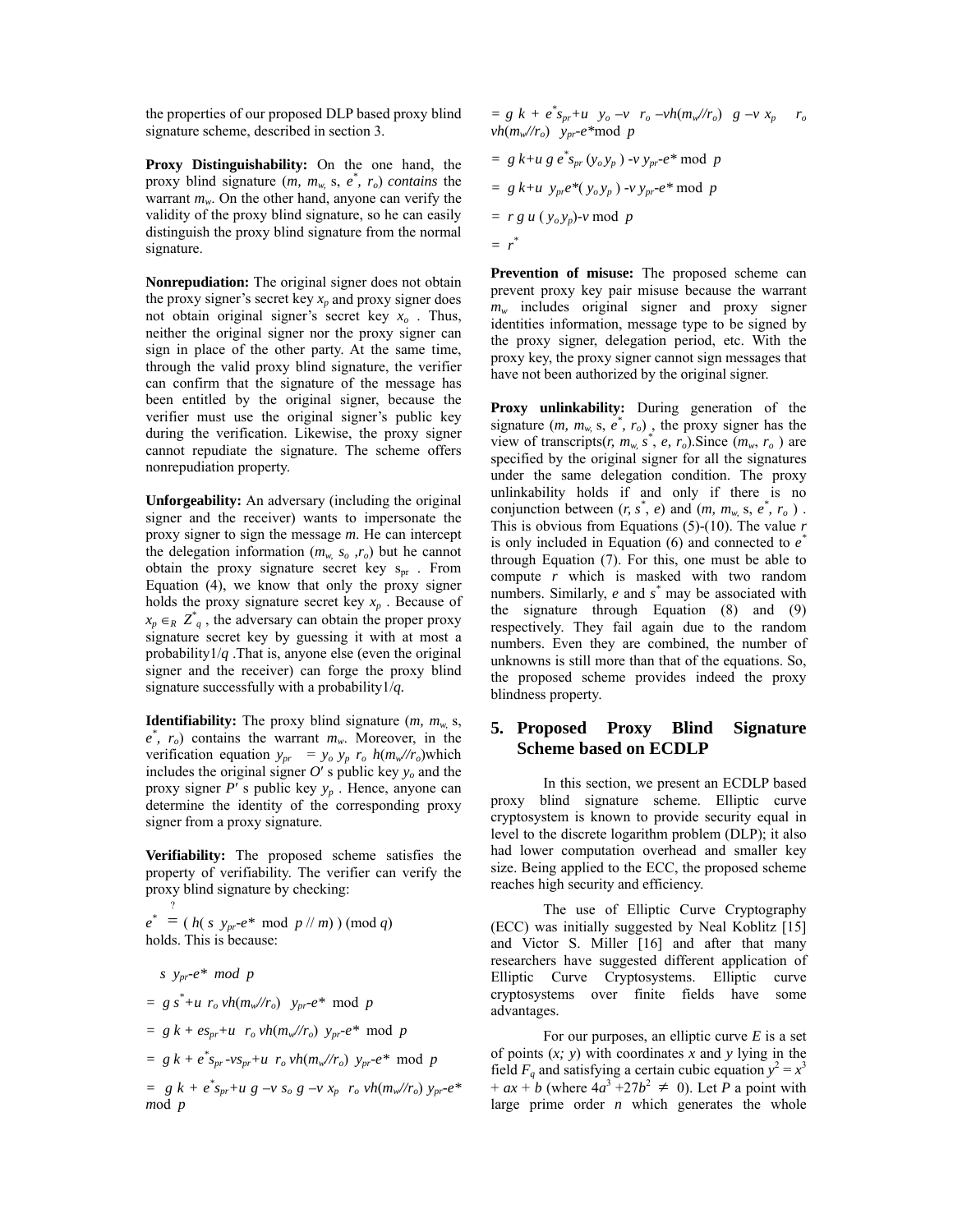additive group of *E*. In other words,  $F_q$  has a very large character.

The entities involved are still the same three parties as in the first scheme. The original signee *O*  and proxy signee *P* have their respective key pair  $(x_o;$  $Y_o$ ) and  $(x_p; Y_p)$ , where  $x_o; y_o$  are secret keys,  $Y_o; Y_p$ are public keys. The scheme is constructed as follows. We make conventions that lowercases denote the elements in  $F_q$  and capital letters denote the points in the curve *E*. The proposed signature scheme is explained below.

# **3.1 Proxy Delegation Phase**

Original signer *O* selects random number  $k_o \in R \, \mathbb{Z}_q^*$ and computes:

$$
R_o = k_o B \tag{12}
$$

$$
r_o = x(R_o) \tag{13}
$$

$$
s_o = x_o + k_o \ h(\left\langle m_w \right\rangle / r_o) \ (mod \ q) \tag{14}
$$

*O* sends ( $r_o$ ,  $s_o$ ,  $R_o$ ) along with the warrant  $m_w$  to the proxy signer. And then proxy signer checks:

$$
R_o \; h(\; m_w \, // \; r_o) = \; s_o \, B \; \cdot \; Y_o \; (mod \; p) \tag{15}
$$

If it is correct, *P* accepts it and computes proxy signature secret key  $s_{pr}$  as follow:

$$
s_{pr} = s_o + x_p \ (mod \ q) \tag{16}
$$

Note: responding proxy public key  $Y_{pr} = Y_o Y_p R_o h$  $m_w$  //  $r_o$ ) = *B*  $s_{pr}$  (mod *p*)

### **3.2 Blind Signing Phase**

Proxy signer *P* selects random number  $k \in R \mathbb{Z}^*$  and computes:

$$
T = kB \tag{17}
$$

and then sends  $(r_o, T)$  to signature asker A. To obtain the blind signature of message *m*, original signer A randomly choose two random numbers  $u, v \in_R Z^*$ and computes:

$$
r^* = x(T + uB - vY_o - vY_p) \pmod{p} \tag{18}
$$

$$
e^* = h(r^*/m) \pmod{q}
$$
 (19)

$$
e = e^* - v \pmod{q} \tag{20}
$$

If  $r^* = 0$  then *A* has to select new tuple ( *u, v*). Otherwise *A* sends *e* to *P.* After receiving *e* proxy signer *P* computes:

$$
s^* = k + e s_{pr} \pmod{q} \tag{21}
$$

and sends the sign message  $s^*$  to  $A$ . After blind signing finish, signature asker A extract the signature as follows :

While receiving  $s^*$ , A computes:

*.* 

$$
s = B(s^* + u) + v R_o h(m_w / r_o)
$$
 (22)

Finally the signature of message *m* is (*m, m<sub>w</sub>, s, e<sup>\*</sup>, r<sub>o</sub>)* 

#### **3.3 Verification Phase**

The recipient of the signature can verify the proxy blind signature by checking whether

$$
e^* = h(x(s - e^* Y_{pr} (mod p)) // m) (mod q) (23)
$$
  
Where  $Y_{pr} = Y_o Y_p R_o h(m_w // r_o)$   
Proof:  

$$
s - e^* Y_{pr}
$$
  

$$
= B(s^* + u) + v R_o h(m_w // r_o) - (e + v) Y_{pr}
$$
  

$$
= B(s^* + u) + v R_o h(m_w // r_o) - e Y_{pr} - v Y_{pr}
$$
  

$$
= B(s^* + u) + v R_o h(m_w // r_o) - e B s_{pr} - v B s_{pr}
$$
  

$$
= B(s^* + u - e s_{pr}) - v B (s_{pr} - k_o h(m_w // r_o))
$$

$$
= B(k+u) - v B (s_{pr} - s_o + x_o)
$$

$$
= kB + uB - vB (s_o + x_p - s_o + x_o)
$$

 $= T + uB - vY_o - vY_p$ 

If it is true, the verifier accepts it as a valid proxy blind signature, otherwise rejects.

 The security of the scheme is strongly related to the security of the first scheme. Furthermore, because ECDLP is much more difficult than DLP, the scheme has stronger security property.

#### **6. Performance Evaluation**

The comparison of computational cost of the proposed DLP based scheme and other DLP based schemes is given in Table 1.

|              | Scheme[13]                                                    | Scheme [14]           | Our Scheme |
|--------------|---------------------------------------------------------------|-----------------------|------------|
| Delegation   | $3E+2M+2H$                                                    | $3E+2M+2H$            | $3E+2M+2H$ |
| Signing      | $5E+6M+2H$                                                    | $5E+4M+2H$            | $3E+4M+1H$ |
| Verification | $3E+3M+2H$                                                    | $2E+3M+2H$ $2E+3M+2H$ |            |
|              |                                                               |                       |            |
|              | $\sum_{\text{Process costs}}$ 11T+11M +6H 10E+9M+6H 8E+9M +5H |                       |            |

Table 1: Comparison of computational cost of DLP based scheme

 In this table, *E* and *M* denote the running of modulo exponential and multiplication operations, respectively. *H* denotes the once running of hash operations. The modulo-additions are omitted due to its high performance.

Table 2 compares the equivalent security level for some commonly considered key sizes for DLP and ECDLP method.

| Security Level | DLP   | <b>ECDLP</b> |
|----------------|-------|--------------|
| 80             | 1024  | 160          |
| 112            | 2048  | 224          |
| 128            | 3072  | 256          |
| 192            | 7680  | 384          |
| 256            | 15360 | 512          |

#### Table 2: Comparable key sizes

 ECDLP method requires lower key for higher security level. The performance comparison of